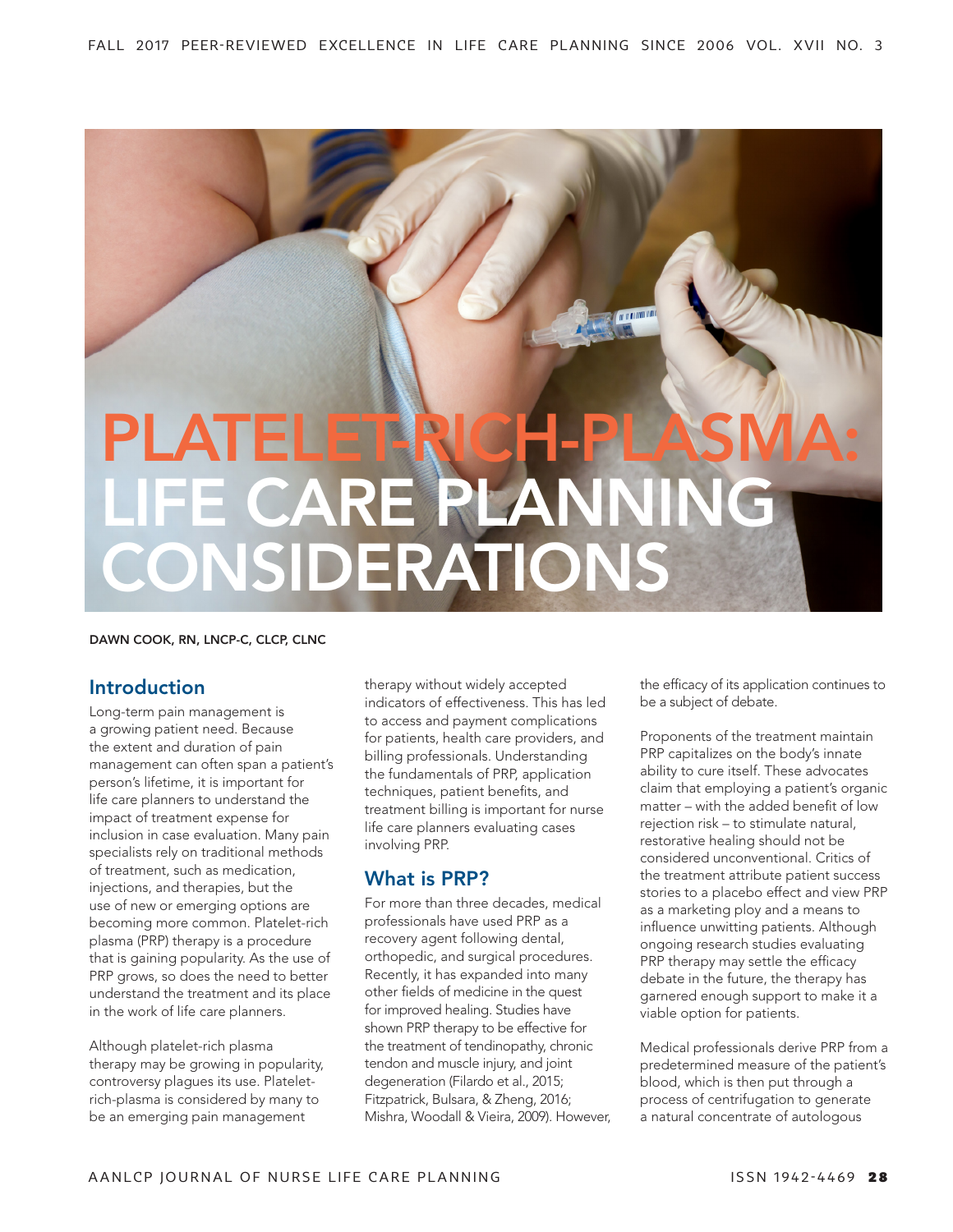growth factors. From the platelet's alpha granules, bioactive cytokines and proteins stimulate chemotaxis, cellular migration, proliferation, differentiation, and extracellular matrix production (Lyras et al., 2011). Additionally, these proteins promote the release of angiogenic growth factors contributing to tissue regeneration and healing (Alsousou, Thompson, Hulley, Noble, & Willett, 2009; Anitua et al., 2007). The main growth factors present in PRP are platelet-derived growth factor (PDGF), transforming growth factor β (TGF β), insulin-like growth factor (IGF-1), and fibroblast growth factor (FGF) (Wu et al., 2011). Clinically, PRP is an autologous blood product that can be noninvasively injected into an affected area of the body to activate healing through the delivery of PDGF.

## Types of patients who benefit

A number of professional athletes have undergone PRP therapy to treat sports injuries, raising the profile of the procedure. Los Angeles Dodgers' pitcher Takashi Saito received PRP injections to heal an elbow injury prior to the 2008 major league baseball playoffs (Storrs, 2009). In the following year, professional national football league players Hines Ward and Troy Polamalu used PRP therapy for different ailments before their SuperBowl XLIII win (Storrs, 2009). Tiger Woods underwent post-surgery PRP injection therapy for his knee before participating in the 2009 PGA season (Storrs, 2009). Although the therapy had been around long before as part of regimens to treat various problems such as sprains and chronic tendon injuries, these professional athletes increased publicity for PRP as an effective treatment for sports-related injuries. Many athletes reported claims of a quick recovery and return to competition shortly after PRP therapy.

The results for athletes and nonathletes alike can vary due to factors such as overall patient health, the area of the body impacted, and whether the injury is chronic (long-term) or acute (short-term, yet severe) (Kelly, 2011).

Individuals with conditions affected by hypoxia – poor blood supply or low oxygen content – such as tendon and ligament tears, cartilage injuries, bone injuries, and even arthritis, often benefit the most from PRP treatment. This is because PRP helps create and improve blood flow in these hypoxic areas, subsequently prompting the body to improve stem cell supply – the body's natural repair cells – to the injury (Institute of Regenerative Medicine, n.d., para. 2).

In some cases, PRP therapy has reduced or negated the need for medication or surgery. Specifically, recent studies report compelling evidence of PRP therapy demonstrating more effective results than hyaluronic acid for knee osteoarthritis and hip osteoarthritis (Laudy, Bakker, Rekers, & Moen, 2015; Dallari et al., 2016). Also, for tennis elbow sufferers, studies have shown PRP to outperform local steroids for lasting pain relief (Mundla, Venkataramana, Koduru, & Ravindran, 2017).

### Procedure Preparation and Injection

As an outpatient procedure, PRP is administered by injection at the site of pain. As with the administration of any therapy, evaluation and diagnostic workup should occur. Since PRP originates from the patient's blood, there is a low risk of reaction. However, patients must still be made aware of potential complications, such as infection, bleeding, nerve damage, pain, or lack of desired result (International Cellular Medicine Society, 2011). As part of a surgical procedure, PRP injection may be integrated at the conclusion of an operation, or be a part of the follow-up regimen as prescribed by the physician. Whether performed as an inpatient or outpatient therapy for pain management, PRP is generally considered an elective treatment. Nevertheless, medical personnel are expected to follow standard practices and procedures when administering the treatment.

A dose of PRP originates from a small amount of the patient's blood, usually

# Nursing Diagnoses To Consider

1) Impaired physical mobility (Domain 4, Activity/Rest, Class 2, Activity/Exercise)

- 2) Dressing self-care deficit (Domain 4, Activity/Rest, Class 5, Self-Care)
- 3) Impaired comfort (Domain 12, Comfort, Class 1, physical comfort)

4) Chronic pain (Domain 12, Comfort, Class 1, Physical Comfort

60 ml.. The drawn blood is placed in a specialized processing unit and spun at high speed to separate platelets from other blood cells. The extracted concentrate of platelets is then injected around or near the area of injury being treated. A physician or technician may use x-ray or ultrasound to guide placement of the injection.

Once injected, growth factors are released, triggering an inflammatory response lasting around three days (Kumar, 2005). The proliferative phase of healing may last several weeks, followed by a remodeling phase that leads to the formation and stabilization of mature tissue in approximately six months' time (Tate & Crane, 2010). The patient may experience mild pain or irritation at the application site for few days after the injection. Use of NSAIDs is discouraged until the patient heals, becomes pain-free, has achieved full function, or shows evidence of a plateau (International Cellular Medicine Society, 2011).

In some cases, a physician may request a patient limit weight-bearing activity or motion immediately after receiving the injection. Commonly, health care providers recommend the use of a cast, boot, or brace during the early, post-injection period. Patients may gradually return to regular physical activities up to one week after the injection. Return to full activity depends on how the body responds to the therapy and the recommendation of the physician.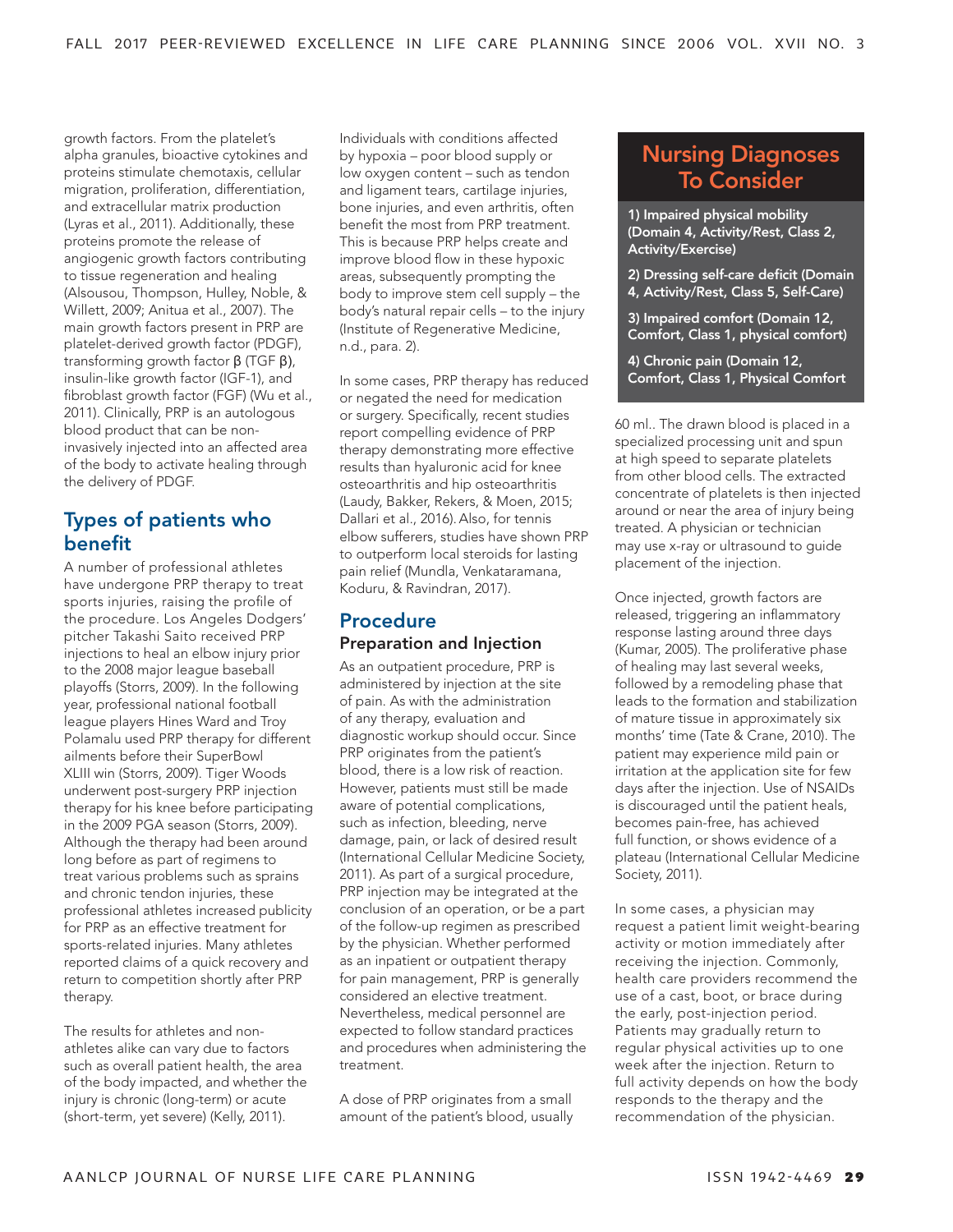#### Frequency of treatment

Based on the type of injury and a patient's documented initial response to the treatment, the physician may recommend additional injections. For treatments administered in a series, the number of injections typically ranges from three to five. The progress of the affected area typically determines the number of injections. However, if no improvement in symptoms is observed after the first or second treatment, multiple injections are often not recommended.

## Case study: PRP Treatment for CRPS

John Doe is a patient that suffers from Complex Regional Pain Syndrome (CRPS). Often called Reflex Sympathetic Dystrophy (RSD), CRPS describes a condition of chronic pain often affecting a post-injury extremity. Prolonged or excessive pain characterizes the condition along with any combination of the following: changes in skin color, temperature, and swelling in the affected area (National Institute of Neurological Disorders and Stroke, n.d., para. 1).

Clinical management can be challenging in CRPS cases. In instances involving a lower extremity, allodynia frequently minimizes the patient's ability bear weight. Adaptive aids to ambulate may inadvertently reduce mobility and further contribute to worsening symptoms (Schwartz, 2015). Many patients manage the pain associated with CRPS with oral medications, sympathetic block intervention, restorative therapy, and other supportive methods (Lee & Cohen, 2008).

Mr. Doe was diagnosed with CRPS following surgery and therapy after an accident. Despite his post-operative pain, he was able to function normally with his symptoms controlled by various medical treatments. However, as time went on, the suffering became much more difficult to control. Over time, a progressive worsening of symptoms led to a perpetual cycle of medical provider visits and traditional treatments for chronic pain.

When visiting his pain management specialist, Mr. Doe presented with severe pain in his lower back with lower extremity radiation of symptoms accompanied by equally severe ankle pain. A prior intra-articular injection in the ankle had given him immediate relief, but that recovery was shortlived, and the symptoms returned. His pain management specialist listed impressions of traumatic arthropathy in the ankle, lumbar radiculopathy, and low back pain consistent with degenerative disc disease (DDD) and prescribed Voltaren gel for temporary treatment.

Eventually, results of an MRI of the lumbar spine with flexion and extension led to a series of selective nerve root blocks (SNRBs) to his lowest spinal segments with transforaminal placement of epidural corticosteroid. The SNRBs initially provided significant relief of his lower back and lower extremity symptoms. He underwent a course of physical therapy followed by adjustments to the low back, thoracic spine, and foot with a chiropractor. The chiropractic adjustments helped somewhat but the pain reoccurred.

Following a series of lumbar sympathetic plexus blocks added to SNRBs, Mr. Doe's doctor presented the option of platelet-rich plasma injections. Mr. Doe's condition had deteriorated considerably, necessitating the use of a cane or walker to stay mobile and minimize the pain caused by bearing weight or pressure on his hypersensitive areas. With some skepticism, Mr. Doe decided to undergo PRP injection treatment.

Upon receiving his first PRP treatment, Mr. Doe was astounded by the results. He was able to walk without his walker or cane and reported no back or leg pain and very little ankle pain. Several weeks later, he received another series of PRP injections as well as platelet rich plasma inhalation therapy. Mr. Doe reported that, with regular intervals of PRP injection treatment, he was able

to walk, stop taking pain medications temporarily, and even saw improvement in lesion flare-ups from CRPS. Historical use of opioids in his treatment was mostly ineffective, and the PRP injections were the only therapy that brought him relief lasting anywhere from four to six months. Most of his healthcare providers recommended that he continue PRP injection therapy with his pain management specialist for lifetime treatment in mitigating his pain, necessitating the inclusion of the treatment in the regimen outlined in his future medical costs report.

## Navigating Billing Codes

In addition to the controversy surrounding the use of PRP in medical field, there are also PRP-related billing debates. Understanding applicable standards and their variations can be particularly useful in code and cost research when creating a life care plan for a patient who has undergone or is a potential candidate for PRP treatment.

Compliance and medical coding experts outline multiple scenarios that observe different PRP coding approaches (TCI Supercoder, 2009). The first example involves orthopedic surgery followed by blood draw, centrifuge to prepare the PRP, and then site injection. Because the procedure involves multiple steps, it is logical to assume that the injection would be coded separately. However, most resources instruct otherwise and dictate that the platelet injection should be considered part of the surgery.

A second example handles the billing of PRP differently. It involves a case of epicondylitis treated with a PRP injection. In this instance, the blood draw and processing of platelets are coded as a separate procedure (86999, Unlisted transfusion medicine procedure) *in addition to* the injection code. While these particular examples illustrate references that may be considered acceptable alternatives, it is important to consult insurance or payer standards and guidelines (TCI Super Coder, 2009).